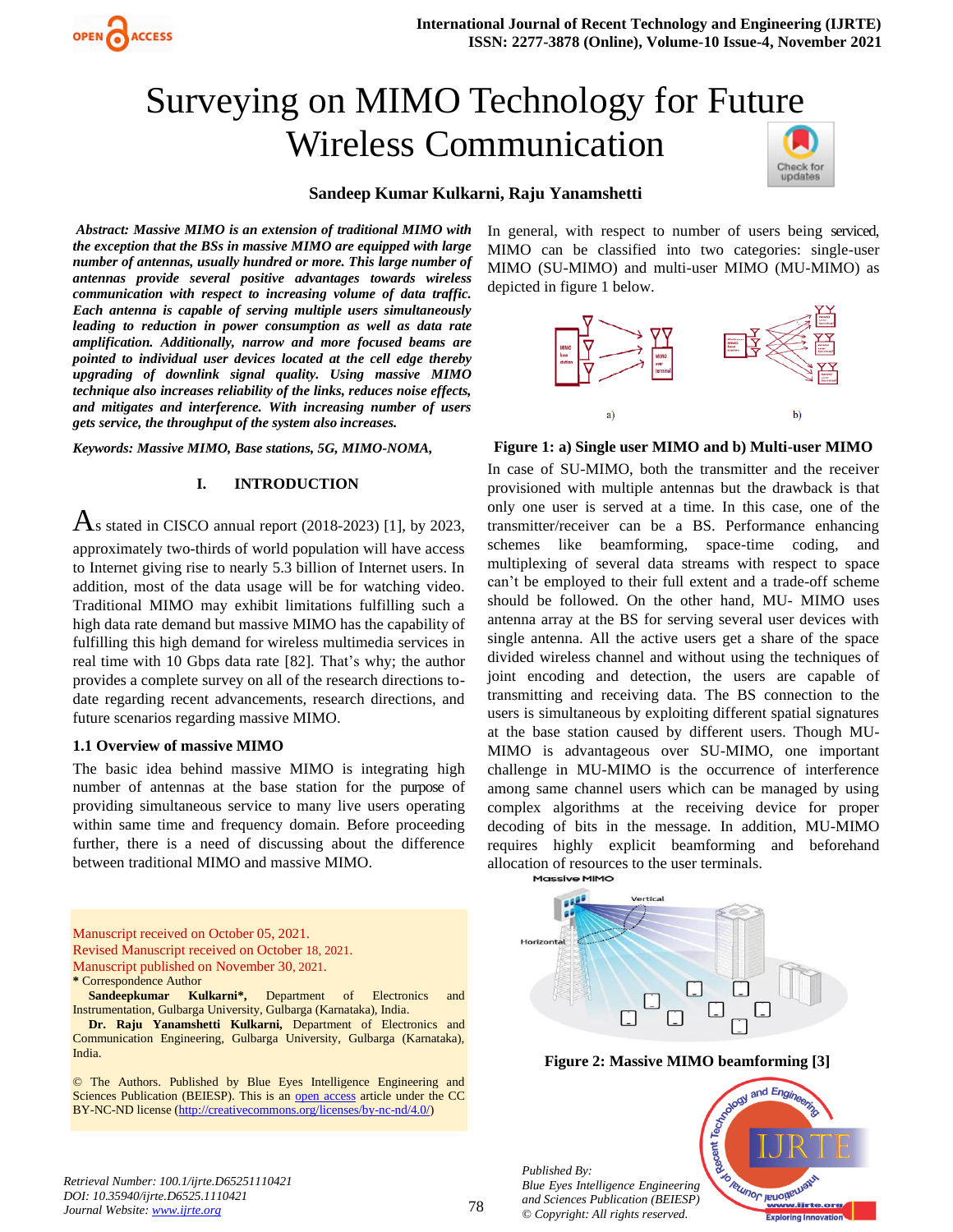Basically, massive MIMO is the extension of classical MIMO along with the integration of two innovative techniques: MU-MIMO and 3D beamforming. The concept of beamforming refers to the technique of finding most effective data transmission path for a particular user device. Most of the current cellular networks handle their beam radiations in a horizontal manner, which is referred to as 2D beamforming. Unlike 2D beamforming, 3D beamforming supports more users by generating elevation and azimuth plane radiation patterns. In short, massive MIMO can be thought as a 3D beamforming technique enhancing horizontal as well as vertical coverage.

# **II. CHALLENGES OF MASSIVE MIMO**

Irrespective of having a large number of benefits of using massive MIMO, there are a few fundamental problems which are need to be solved. According to literature the challenges to overcome in massive MIMO are mentioned as more or less the factors mentioned below.

- Channel approximation
- Pilot symbol impurity
- Identification of signals
- Multi-stream beam forming
- Finding optimal set of users
- Energy effectiveness

Primary real world implementation challenges of massive MIMO have been discussed below along with several research works carried out between 2010 to 2021 for mitigation of these challenges.

# **2.1 Channel Estimation with Time Division Duplexing (TDD) vs. frequency Division Duplexing (FDD)**

In case of FDD scheme, the absence of channel reciprocation property brings overhead in obtaining CSI. For downlink transmission, the BS transmits N orthogonal pilots to the users. From the received pilot symbol, each user approximates the CSI and sends their estimates back to the BS through uplink transmission. For uplink signaling, users send their orthogonal pilot symbols to the BS and aiding these received pilots, the BS approximates the CSI.

As there is a large overhead in using FDD in massive MIMO CSI estimation, most of the researchers have considered using of TDD. The primary objective behind using TDD is to bypass the overhead of downlink channel estimation as the resource amount necessary to estimate is directly proportional to the large number of antennas in the BS. As a result, deploying of massive MIMO is a challenging task and drawing researchers' attention in a great manner. With increase in BS antennas, transmission time of downlink pilot increases and consequently FDD channel approximation scheme fails. This event can be mitigated by the aid of TDD channel estimation scheme which is armed with channel reciprocation property.

# **2.2 Pilot Contamination**

This drawback is related to CSI estimation. For massive MIMO TDD, channel approximation is carried out during uplink orthogonal pilot transmission from each user. These received

*Retrieval Number: 100.1/ijrte.D65251110421 DOI: 10.35940/ijrte.D6525.1110421 Journal Website[: www.ijrte.org](http://www.ijrte.org/)*

pilots help the BS to approximate the uplink as well as downlink channel. But, as the time duration for predicting average signal phase and bandwidth is limited, the pilot length and the available orthogonal codes for a specific codebook is also limited. In this situation, two or more users may need to use the same pilot. If the users are in two adjacent cells, then channel estimation is corrupted by interference between users in the adjacent cell and istermed as pilot contamination.



# **Figure 3: Pilot contamination between adjacent cells**

Researchers have tried various options in reducing the effect of pilot contamination. So it can be concluded that although plenty of research works have been performed on pilot decontamination in massive MIMO, the solutions have not been completely accepted to be applied for commercial purpose. Hence still there are scopes of research in this domain.

# **2.3 Identification of individual transmitted signals:**

The massive MIMO BS contains a high number of antennas to make them capable of serving a high number of user devices having one or few antennas in the same frequency range. So the BS needs to separately identify multiple data transmission from the users. The uplink transmission can interfere or overlap with each other making it difficult for the BS to correctly decode user transmission. The BS has to identify the most possible transmitted data bits from each individual transmission depending on the CSI and the received transmissions. So, the BS must take help of a reliable detector. As depicted in the Figure 4 below, the BS has several antennas and serving many user devices with one antenna. The signal transmission from the user devices may progress through different paths and ultimately converging at the BS resulting in overlapping of transmissions. This is the reason behind wide research for designing an optimal signal identifier.



**Figure 4: Uplink signal detection in massive MIMO**

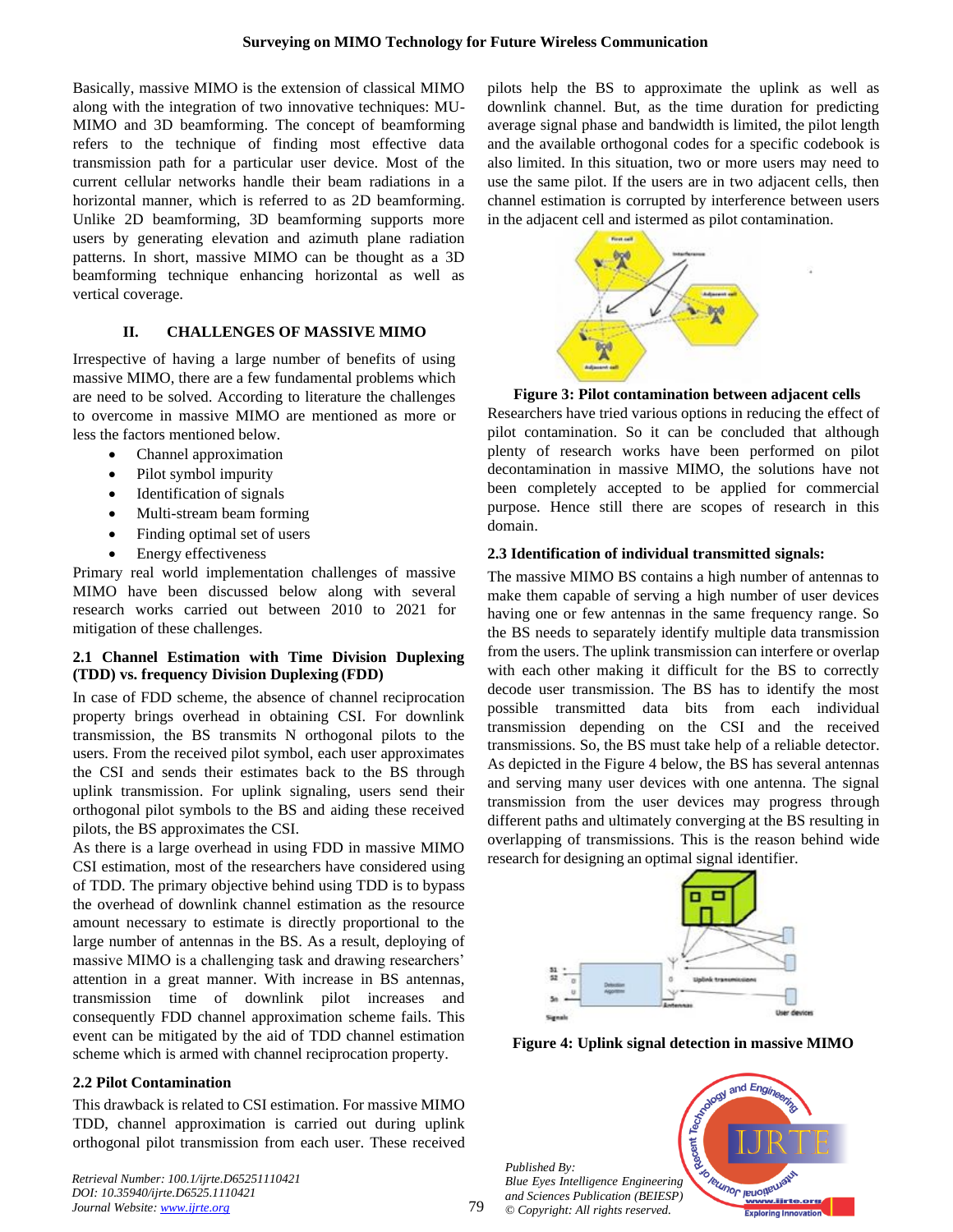

Massive MIMO signal identification systems which are less complex, employs repetitive techniques, such as, Neumann Series Approximation (NSA), Richardson's technique, Repetitive Over-Relaxation (ROR) technique, and Jacobi's repetitive method. But the problem is that amount of complexity in computation is not reduced much with respect to traditional linear decoding. Researchers have also tried with several other linear decoding such as least square regression selection, approximate message passing (AMP), conjugate gradient etc. But, unfortunately, no method has proved itself optimal for signal decoding in massive MIMO uplink transmission.

#### **2.4 Multi-stream beamforming:**

In massive MIMO, the concept of precoding refers to focusing the transmission beam with more than one stream for transmission to more than one user. The CSI is approximated from the uplink pilot sequences or from the feedbacks conveyed by the user terminals. The problem is that the approximated CSI may not be accurate and the inaccuracy is introduced by environmental influences on the wireless channel. So, accurate downlink transmission depends on approximated CSI and the precoding technique employed. In general, the precoding technique refers to weighting or successively encoding the signal to be transmitted downlink. For example, in linear precoding (or beamforming), beams are generated by weighing the phase and amplitude of the antennas for pointing energy to an individual user. But the advantages of precoding technique for massive MIMO system are somehow mitigated by introduction of complex computations with increasing number of antennas. That's why massive MIMO system should go for less complex and practically efficient precoders.

#### **2.5 Finding optimal set of users:**

The BSs of massive MIMO server large number of users by using large number of antennas. As a result of this concurrent communication, the event of multi-user interference occurs and the system throughput is degraded. At the time of downlink transmission, use of precoding techniques can minimize multiuser interference. But, there can be a situation when number of user devices to be served can be much more than the number of antennas in the BS as antennas in the BSs are constant in number. In these situations, appropriate user scheduling techniques are to be used before applying precoding technique. For achieving outstanding bandwidth efficiency, massive MIMO depends on orthogonality of user channels. But, in case of line-of-sight (LOS) communication, identical channel vectors of some users being served concurrently can degrade the throughput performance of the overall system. Hence, user devices having identical vectors should be identified and served in isolated time slots and providing maximum possible data rates. This technique can provide unbiased service to all users as well as optimizing bandwidth efficiency. There are several attempts for finding an optimal scheduling algorithm for enhancing sum capacity. But, most of the past algorithms were unable to minimize the computational complexity in case

of large number of antennas. Recent works have focused on more improved algorithms for an optimal solution.

### **2.6 Energy effectiveness:**

Massive MIMO has the capability of achieving a great amount of energy efficacy by acquiring high bandwidth effectiveness with low consumption of power. To be in the scene with stability, massive MIMO should function by consuming less energy but still achieving desired data capacity limit. Researchers should consider about a significant design factor here known as bit/joule Energy Efficacy (EE) which can be stated as

### *EE = R / P*

Here, R denotes system throughput and P denotes energy consumed to achieve R.

Now, the point is that as the number of antennas grows, the bandwidth efficacy also increases, as more power will be consumed with more number of antennas as well as more number of users.

Hence, the objective is that the amount of power consumed should be kept under a certain level irrespective of number of antennas and/or users increase. Depending on this fact, researchers have attempted to design less complex and economic channel approximation, precoding, detection and user scheduling algorithms to maintain a low level in power consumption. Design of antennas as well as power amplifiers have also been investigated for minimizing power consumption.

## **2.4 Hardware imperfections:**

One topic that has not been explored much by the researchers is to design low-cost hardware for massive MIMO BS irrespective of degrading the system performance. High number of antennas in massive MIMO take part in minimizing the factors of interference, noise, and fading. But the problem is that employment of large number of antennas is the reason of more complex system as well as more cost.

The objective is to minimize computational complexity and hardware volume for deploying a massive MIMO system. So, the way is to use low-cost hardware. But, low-cost hardware components exhibit several impurities like amplifier distortion, phase noise, magnetization noise etc. As a result, the overall system performance is affected. In addition, baseband hardware and data converters consume more power with more number of antennas. In reality, hardware imperfections can't be removed in its entirety. So, there is a need to design appropriate algorithm for reducing the effect of hardware imperfections. There are various attempts to avoid this problem; but most of them are successful with limited number of antennas, not with large number of antennas. One solution can be using of exclusive hardware running in concurrent manner.

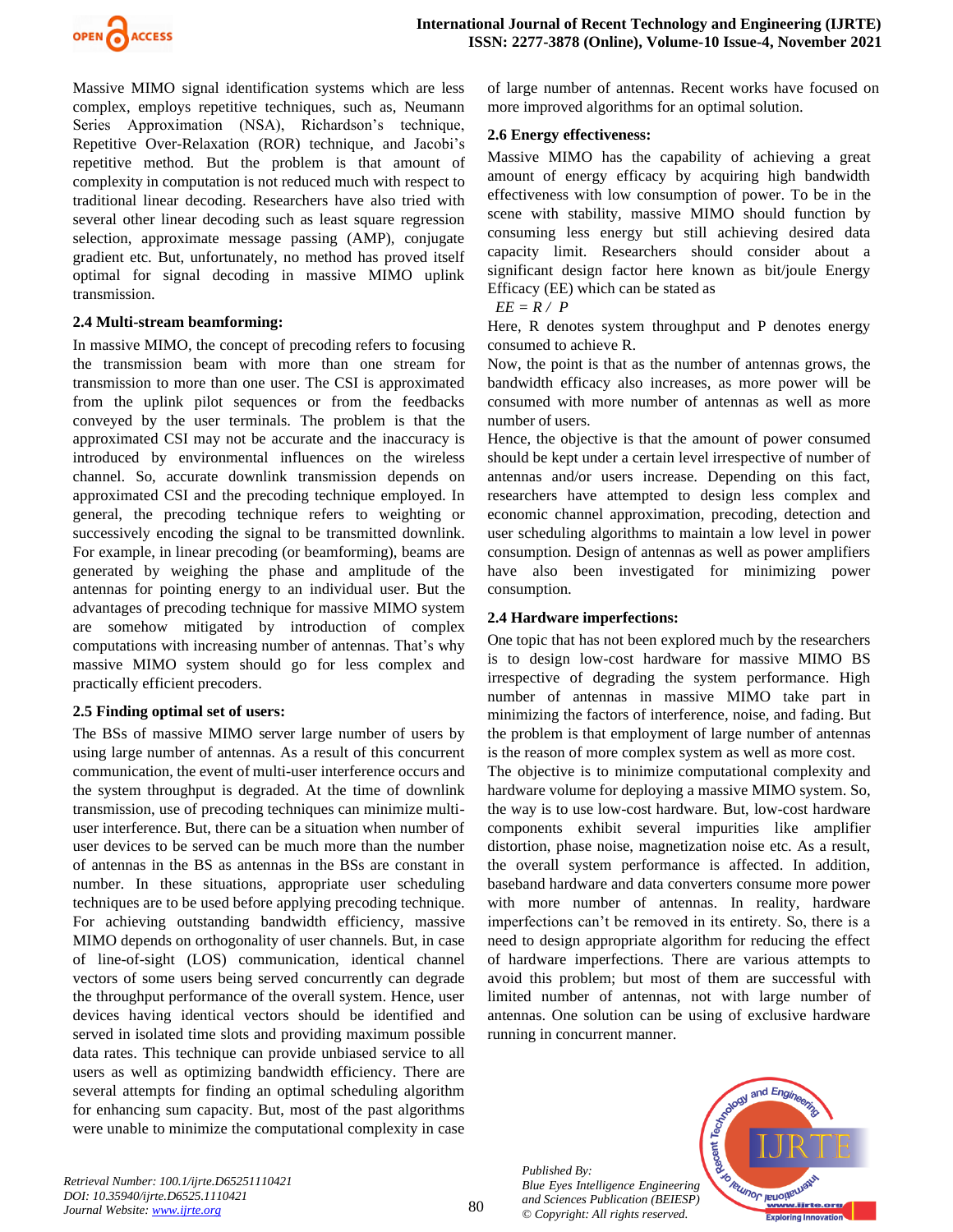A research work has demonstrated that a low Peak to Average Power Ratio (PAPR) can be used to minimize the effect of imperfections due to low-cost amplifier at the transmitter side [16].

### **2.5 Role of Machine learning in massive MIMO network:**

Recently, the concept of Machine Learning/Deep Learning are very popular and handy for several human-made intelligent applications such as processing of natural language, network security, and autonomous systems. Even the learning algorithms are being used extensively in designing 5G/6G networks. This tremendous popularity of the learning algorithms has made the researchers explore their applicability in massive MIMO system also. Due to dynamic behavior of the learning algorithms, they can be very much helpful in optimizing highly complex and high power-consuming massive MIMO system. Important research issues in massive MIMO like channel approximation, signal recognition, load balancing etc. can be implemented using learning algorithms.

### **2.6 Research considerations for massive MIMO 5G and ahead communication:**

Although several research works are being carried out in massive MIMO, still it has not been deployed in practical. To make it deployed for practical use, more extensive research has to be carried out on above mentioned factors. In addition, exponential increase in number of mobile devices has made the research world think about the scenarios beyond 5G that has resulted in research on very new technologies like millimeter waves, terahertz, visible light communication, spatial modulation, cell-free massive MIMO, MIMO based routing algorithms etc. Probable domains and directions of research on massive MIMO for 5G and future communications have been discussed below.

## **2.6.1 Millimeter-Wave communication (mmWave communication).**

Usually, the wireless cellular communication uses the frequency less than 6 GHz. Frequencies greater than 6 GHz are used by applications like remote sensing, amateur radio, terahertz computation etc. In recent years, there is a huge increase in data traffic volume which has resulted in overcrowding of radio wave spectrum leading to poor service to users. To mitigate this drawback, one way is to use frequencies greater than 6 GHz for radio communication and frequency range 30 -300 GHz has been taken into consideration, known as millimeter wave (mmWave). Currently, a great deal of research work is being carried out on this domain. Various research topics on mmWave massive MIMO have been considered by the researchers. Detailed survey works on mmWave and mmWave with massive MIMO communication have been carried out in [17][18]. As conventional digital precoding methods impose inflated cost and power consumption, combination of analog and digital precoding has been investigated by the researchers [18] [19]. Channel approximation in mmWave massive MIMO can be a problem due to pilot contamination and several mitigation attempts have been made [20] [21]. mmWave also has some

*Retrieval Number: 100.1/ijrte.D65251110421 DOI: 10.35940/ijrte.D6525.1110421 Journal Website[: www.ijrte.org](http://www.ijrte.org/)*

drawbacks like inability of passing through obstacles and smaller wavelength.

# **2.6.2 Cell-free massive MIMO**

The techniques like smart cities and Internet of Everything can overwhelm cellular networks due to a huge volume of nonhuman generated data traffic in addition to human generated data traffic. So, in future, we may need to go cell-free. In case of cell-free (CF) massive MIMO, a great number of autonomous antennas are scattered over a large area for proving concurrent service to handful of user devices.

The property of easy signal processing and unbiased service to all users have made it a potential candidate for future wireless communication. An elaborated survey has discussed about channel approximation, signal recognition, power management, precoding techniques, access point selection in CF massive MIMO along with future research orientations [22].

# **2.6.3 Massive-MIMO-NOMA**

The concept of non-orthogonal multiple access in 5G has the capability to serve many users by using same resources of time and frequency. If NOMA is fused with massive MIMO in a single unit, there is a high possibility of bandwidth efficiency (i.e. spectral efficiency, SE) and energy efficiency (EE) optimization. An investigative work on massive-MIMO-NOMA has presented mathematical expressions for Signal-Inference-to-Noise-Ratio (SINR), BER, outage probability and capacity [23]. The author has also demonstrated the improvement in SE and EE. In another work, a scheme for securing privileged information in massive-MIMO-NOMA has been designed [24].

# **2.6.4 Routing algorithms with MIMO support**

In traditional or massive MIMO, efficient resource allocation techniques can only be complemented by optimized routing path selection. For selecting an optimal routing path over various media, corresponding interference status of the media must be taken into account. In addition, allocation status of the frequency channel decides the corresponding radio channel selected. As a consequence, cross-layer methods must be chosen with the objective of maximized performance of massive MIMO network. A comparative exploration of current MIMO-based routing algorithms has been presented in [25]. In another work, the author has designed an innovative routing algorithm for applying in massive MIMO heterogeneous network and demonstrated its dominance over present techniques

# **III. CONCLUSION**

A survey on massive MIMO communication has been presented.

• To properly estimate the signal transmitted, the receiver must know about the channel state between the

*Published By: Blue Eyes Intelligence Engineering and Sciences Publication (BEIESP) © Copyright: All rights reserved.*



81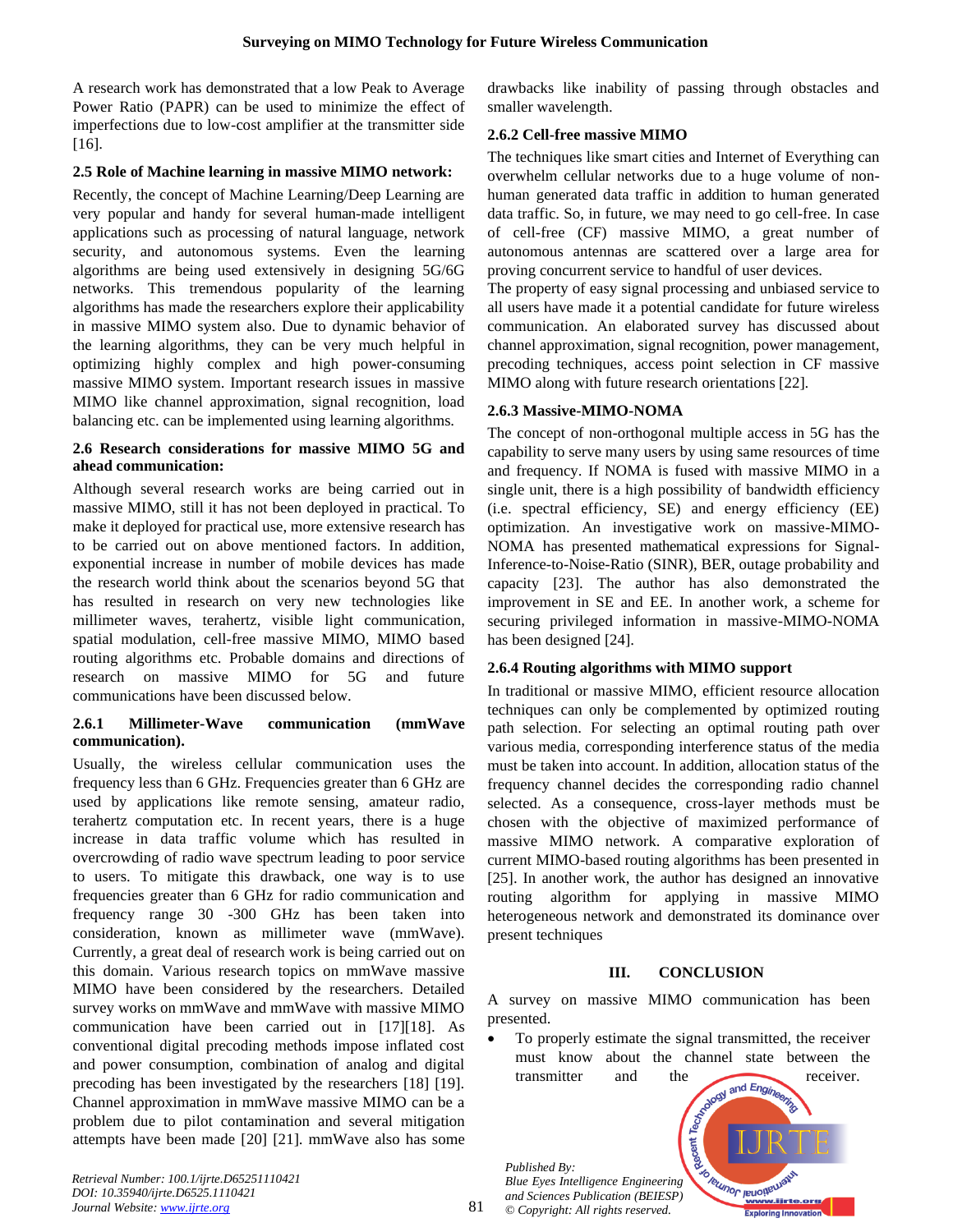

The channel state is actually a combination of various properties of the channel along with the effect of scattering, fading on the channel. For a successful data transmission, CSI must be estimated beforehand. So, an accurate, less complex channel approximation algorithm should be designed and implemented.

- For the purpose of approximating the channel at the BS, the user devices transmit orthogonal pilot sequences during uplink transmission which are used by the BS to obtain CSI. The problem is that only a handful of orthogonal pilot sequences are available leading to reuse of pilot symbols. This event gives rise to the problem of pilot contamination and poses a great challenge on massive MIMO communication.
- CSI received at BS has impurities and during downlink transmission, the BS uses an approximation of the CSI. The downlink transmission quality greatly depends on this predicted CSI and that's why a suitable precoding technique should be employed for minimization of interference and bandwidth efficiency.
- Power expenditure in massive MIMO increases with the increase in number of antennas and the users. So, the goal of the researchers should be designing economical algorithms leading to power consumption minimization.
- Identifying overlapped user signals from uplink transmission at the BS is a challenging and widely explored problem in the literature. But, a suitable signal identification algorithm is yet to be designed as existing algorithms are unable to minimize computational complexity with increasing number of antennas.
- For decreasing massive MIMO deployment cost, less complex and small-sized hardware should be designed.
- Researchers should find out how mm Wave frequency can be suitably integrated with massive MIMO to meet huge data traffic demand in the future.
- Combination of massive MIMO and NOMA should be explored for extensively for optimal use of nonorthogonal multiple access scheme in 5G and later.
- A great deal of success of massive MIMO depends on a suitably designed routing path with reduced noise and interference. Hence researchers should be attentive in this direction. From the above discussion it can be concluded that although massive MIMO system provides us with several advantages suitable for next generation wireless communication, still more research should be conducted to make this system suitable for deployment in reality.

#### **REFERENCES**

- 1. Cisco Annual Internet Report (2018–2023), White paper, Cisco public, 2020
- 2. Erik G. Larsson et al, "Massive MIMO for Next Generation Wireless Systems", IEEE Communications Magazine, Vol. 52, Issue 2, pp. 186- 195, 2014
- 3. "Massive MIMO for New Radio", Technical White Paper, Samsung, 2020
- 4. Hien Quoc Ngo et al, "Blind Estimation of Effective Downlink Channel Gains in Massive MIMO",Iternational Conference on Acoustics, Speech

*Retrieval Number: 100.1/ijrte.D65251110421 DOI: 10.35940/ijrte.D6525.1110421 Journal Website[: www.ijrte.org](http://www.ijrte.org/)*

and Signal Processing (ICASSP), 2015

- 5. Chao-Kai Wen et al, "Channel Estimation for Massive MIMO Using Gaussian-Mixture Bayesian Learning", IEEE t transactions on Wireless Communications, Vol. 14, Issue 3, pp. 1356-1368, 2015
- 6. Hongxiang Xie et al, "A Simple DFT-aided Spatial Basis Expansion Model and Channel Estimation Strategy for TDD/FDD massive MIMO Systems", arXiv 2015, arXiv:1511.048412016, 2016
- 7. Chao-Kai Wen et al, "Bayes-Optimal Joint Channel-and-Data Estimation for Massive MIMO with Low-Precision ADCs", IEEE Transactions on Signal Processing, Vol. 64, Issue 10, pp. 1-17, 2015
- 8. De Mi et al, "A Novel Antenna Selection Scheme for Spatially Correlated Massive MIMO Uplinks with Imperfect Channel Estimation", arXiv 2014, arXiv:1403.2902, 2014
- 9. Gao, Z et al, "Structured compressive sensing-based spatio-temporal joint channel estimation for FDD massive MIMO", IEEE Trans. Communication, Vol. 64, pp. 601–617, 2016
- 10. Xu, W et al, "Downlink Performance of Massive-MIMO Systems Using EVD-Based Channel Estimation", IEEE Trans. Vehicular Technology, Vol. 66, Issue 4, pp. 3045–3058, 2017
- 11. Huang, W et al, "Beam-blocked Channel Estimation for FDD Massive MIMO with Compressed Feedback", IEEE Access **2017**, doi:10.1109/ACCESS.2017.2715984
- 12. Imran Khan et al, "A Robust Channel Estimation Scheme for 5G Massive MIMO Systems", Wireless Communications and Mobile Computing, Vol. 2019
- 13. Felipe A. et al, "Channel estimation for massive MIMO TDD systems assuming pilot contamination and flat fading", IEEE Access, Vol. 5, pp. 17733 – 17741, 2017
- 14. [14] Chang-Jae Chun et al, "Deep Learning Based Channel Estimation for Massive MIMO Systems", IEEE Wireless Communications Letters, Vol. 8, Issue 4, pp. 1228 – 1231, 2019
- 15. Bule Sun et al, "Interference Cancellation Based Channel Estimation for Massive MIMO Systems with Time Shifted Pilots", IEEE Transactions on Wireless Communications, Vol. 19, Issue 10, pp. 6826 – 6843, 2020
- 16. [16] Ture Peken et al, "Blind channel estimation for massive MIMO", Analog Integrated Circuits and Signal Processing, Vol. 91, Issue 2, 2017
- 17. Hien Quoe Ngo et al, "EVD-Based Channel Estimation in Multicell Multiuser MIMO Systems with Very Large Antenna Arrays", IEEE International Conference on Acoustics, Speech and Signal Processing (ICASSP), 2012
- 18. Ralf R. Muller et al, "Blind Pilot Decontamination", IEEE Journal of Selected Topics in Signal Processing, Vol. 8, Issue 5, pp. 773 – 786, 2014
- 19. Md. Abdul Latif Sarker et al, "A Fast Channel Estimation and The Reduction of Pilot Contamination Problem for Massive MIMO Based On a Diagonal Jacket Matrix", 4th International Workshop on Fiber Optics in Access Network (FOAN), 2013
- 20. David Neumann et al, "Suppression of Pilot-Contamination in Massive MIMO Systems", IEEE 15th International Workshop on Signal Processing Advances in Wireless Communications (SPAWC), 2014 [R21] Wan A. W. M. Mahyiddin et al, "Pilot Contamination Reduction Using Time-Shifted Pilots in Finite Massive MIMO Systems, IEEE 80th Vehicular Technology Conference (VTC2014-Fall), 2014
- 21. Zhangkai Luo et al, "Pilot Contamination Mitigation via a Novel Time-Shift Pilot Scheme in Large-Scale Multicell Multiuser MIMO Systems", International Journal of Antennas and Propagation, 2016
- 22. Shi Jin et al, "On Massive MIMO Zero-Forcing Transceiver Using Time-Shifted Pilots", IEEE Transactions on Vehicular Technology, Vol. 65, Issue 1, pp. J59 – 74, 2015
- 23. Te Wei et al, "Optimized Time-Shifted Pilots for Maritime Massive MIMO Communication Systems", 26th Wireless and Optical Communication Conference (WOCC), 2017
- 24. Vidit Saxena et al, "Mitigating Pilot Contamination by Pilot Reuse and Power Control Schemes for Massive MIMO Systems", IEEE 81st Vehicular Technology Conference (VTC Spring), 2015
- 25. Tedros Salih et al, "Pilot Reuse Factor with Large Scale Fading Precoding for Massive MIMO", arXiv:1702.02562v1 cs.IT], 2017
- 26. Jiancun Fan et al, "Pilot contamination mitigation by fractional pilot reuse with threshold optimization in massive MIMO systems", Digital Signal Processing, Vol. 78, pp. 197–204, 2018